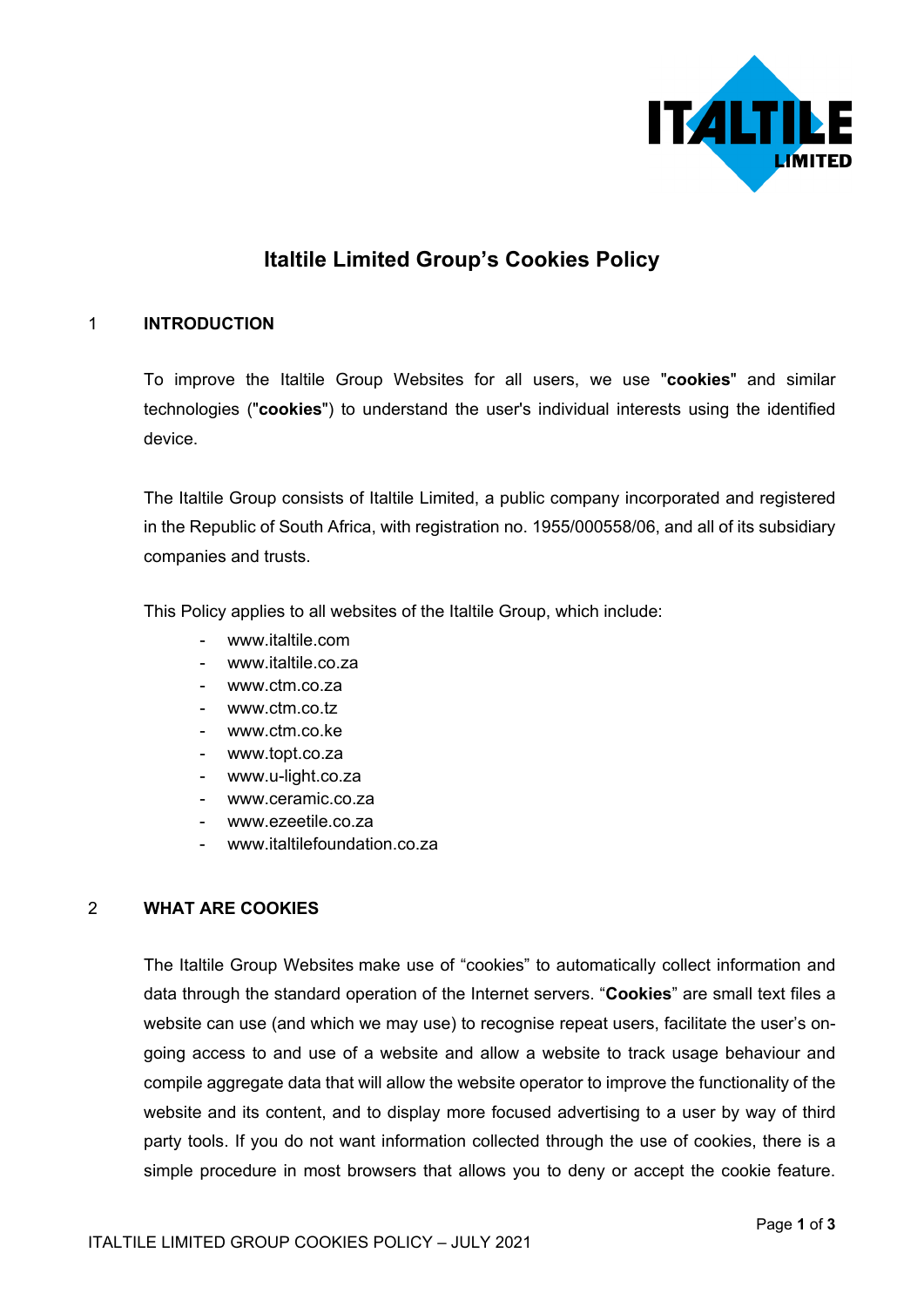

Please note that cookies may be necessary to provide you with certain features available on our Websites, and thus if you disable the cookies on your browser you may not be able to use those features, and your access to our Websites will therefore be limited

#### 3 **WHICH COOKIES DO WE USE**

There are three types of cookies that the Italtile Group utilises, each providing different functionality. These are:

- 3.1 **Essential Cookies**: Help make our website usable by enabling basic functions like navigation, login and access to secure areas of the website. Our website cannot function without these cookies.
- 3.2 **Functionality Cookies**: Enable us to remember information that changes the way the website behaves, for example your preferred language.
- 3.3 **Performance Cookies**: Help us to understand how visitors interact with our Website by collecting and reporting information anonymously. These cookies also help us provide accurate reading statistics for our publishers.

#### 4 **OPTING OUT**

To opt out of cookies, kindly activate the setting on your browser that allows you to refuse the setting of all or some cookies. However, if you use your browser settings to block all cookies (including essential cookies) you may not be able to access all or parts of our Websites.